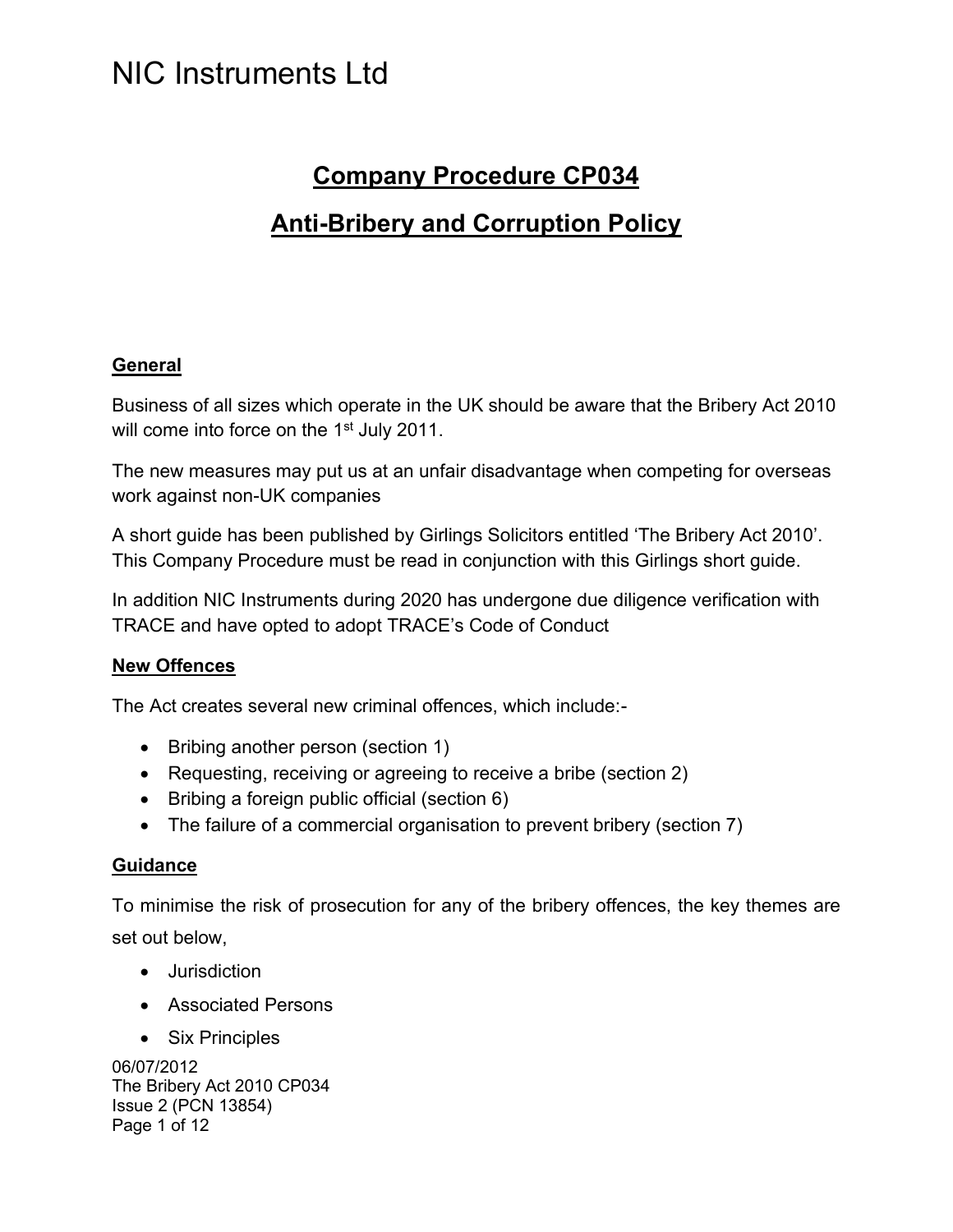- 1. Proportionate procedures
- 2. Top-level commitment
- 3. Risk assessment
- 4. Due diligence
- 5. Communication (including training)
- 6. Monitoring and review
- Corporate hospitality and promotional expenditure
- NIC has adopted the TRACE certification process

#### **NIC Instruments' Commitment**

| <b>Employees Name</b> | <b>Position Held</b>     | <b>Last Trained</b> |
|-----------------------|--------------------------|---------------------|
| <b>Steve Wisbey</b>   | <b>Managing Director</b> | 2020                |
| <b>Martin Wisbey</b>  | <b>Company Secretary</b> | 2020                |
| James Middleton       | <b>Sales Manger</b>      | 2020                |
| Joe Yule              | Head of R&D              |                     |

The employees recorded in the table above will have to be retrained every time this procedure / policy is audited or/& reviewed to ensure compliance and its effectiveness.

06/07/2012 The Bribery Act 2010 CP034 Issue 2 (PCN 13854) Page 2 of 12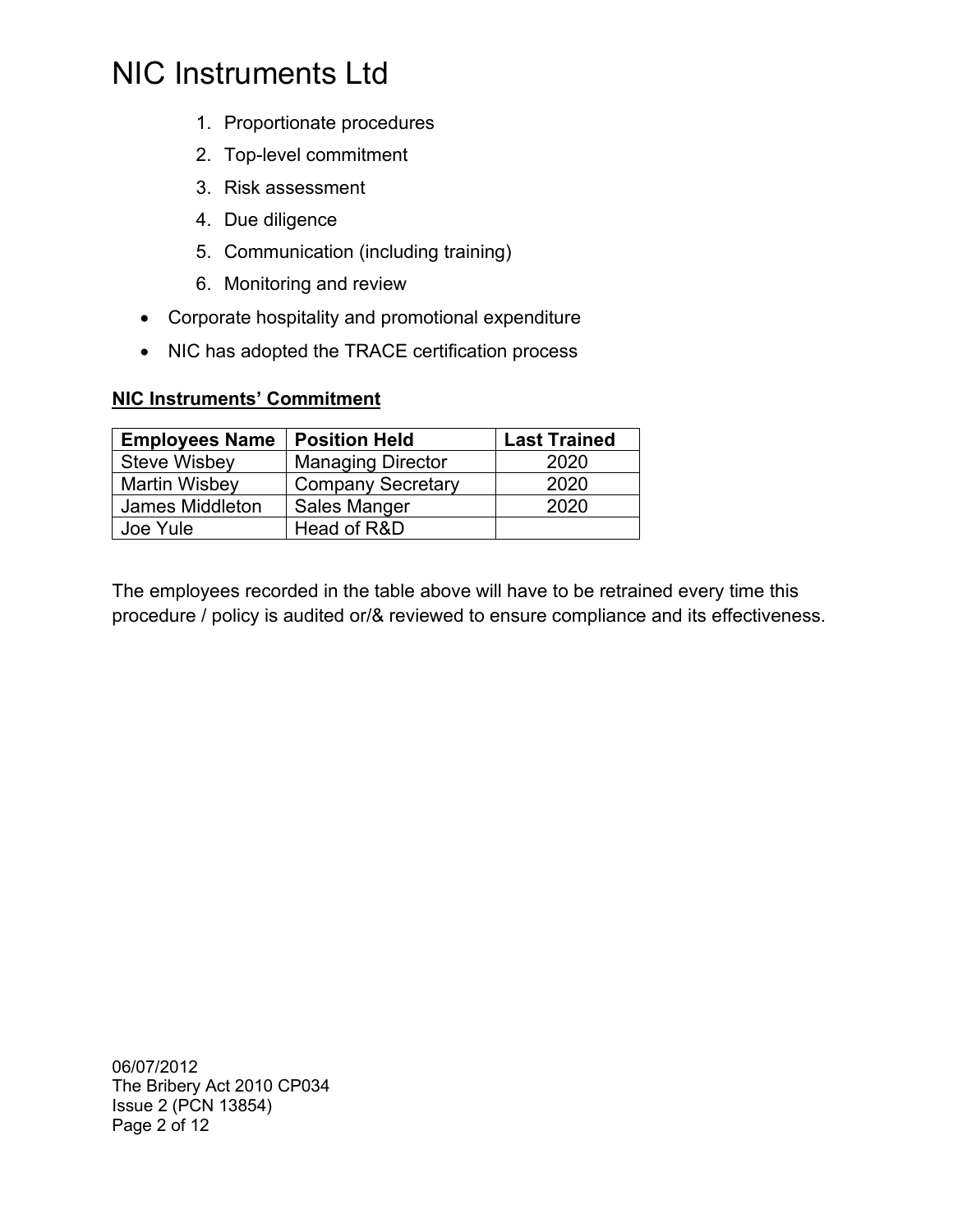### **Company Procedure CP034**

### **The Bribery Act Questions**

All questions in section 1 must be answered plus three questions from section two.

### **Section 1**

- 1. When did the Bribery Act 2010 come into force?
- 2. What are the four offences and sections?
- 3. The sections 1, 2 and 6 offences can be committed by whom?
- 4. Section 7, how can a business demonstrate a defence?
- 5. What are the key themes within the Governments guidance to minimise the risk of prosecution for any of the bribery offences?
- 6. What are the six principles? Name and describe two.
- 7. What is a major and legitimate area of concern?

### **Section 2**

- 1. If an individual is found guilty of a bribery offence, what can happen?
- 2. If a company is found guilty what might happen?
- 3. Describe what is meant by *Jurisdiction* in terms with the guide and what section offences can be committed?
- 4. Describe what is meant by *Associated Persons* in terms with the guide and what section offences can be committed?
- 5. What are the dangers and risks of *corporate hospitality and promotional expenditure*?
- 6. What can happen when a business takes a supplier to a dinner or sporting event?
- 7. What is the main factor which may push hospitality over the edge into bribery?
- 8. To protect them what should businesses consider?
- 9. Any expenditure, given or received, should be what?
- 10.How should this guidance be communicated?
- 11.Amending contracts, why would a business take such steps?

06/07/2012 The Bribery Act 2010 CP034 Issue 2 (PCN 13854) Page 3 of 12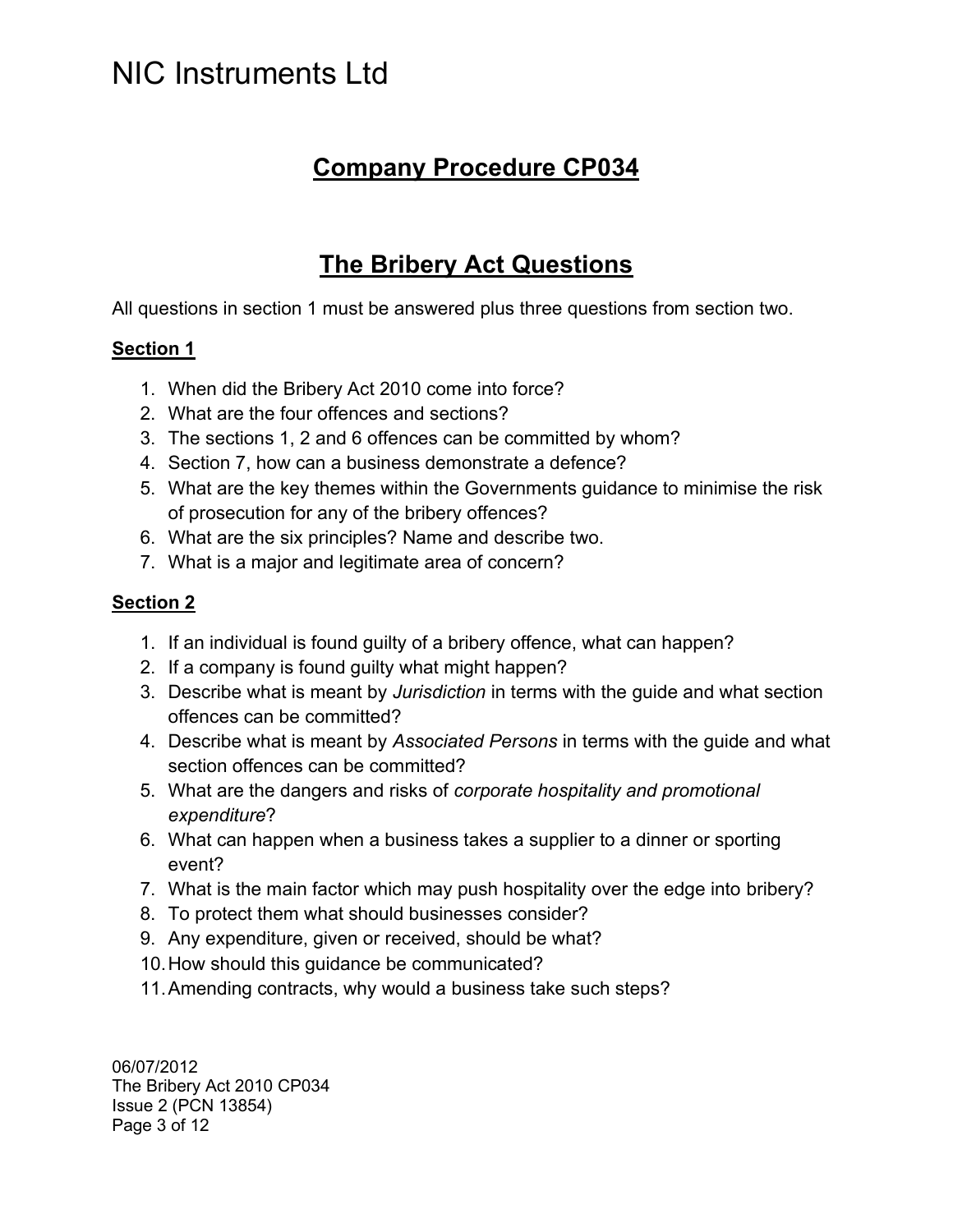### **Task 1**

A one to one chat with the MD and the acknowledgement that the employee understands The Bribery Act and the risk to the business and themselves.  $\Box$ 

### **The Bribery Act Duties**

#### **NIC Instruments Will:**

- 1. Give full commitment to prevent bribery and all the risks
- 2. Carry out regular documented risk assessments of the bribery risks they face
- 3. Training and communication on the risks of bribery and The Bribery Act 2010
- 4. Monitor and review their anti bribery procedures, assessments and improve them as necessary

#### **The Employee Will:**

- 1. Follow appropriate systems, processes and procedures laid down for their own safely
- 2. Co-operate with NIC Instruments Ltd on The Bribery Act
- 3. Inform the MD if they identify any suspicions or acts of bribery
- 4. Take care to ensure that their activities do not put others at risk
- 5. Make themselves aware of the dangers and risks of bribery and what can arise if found guilty.

**Signed.................................................**

**Name...................................................**

**Position...............................................**

06/07/2012 The Bribery Act 2010 CP034 Issue 2 (PCN 13854) Page 4 of 12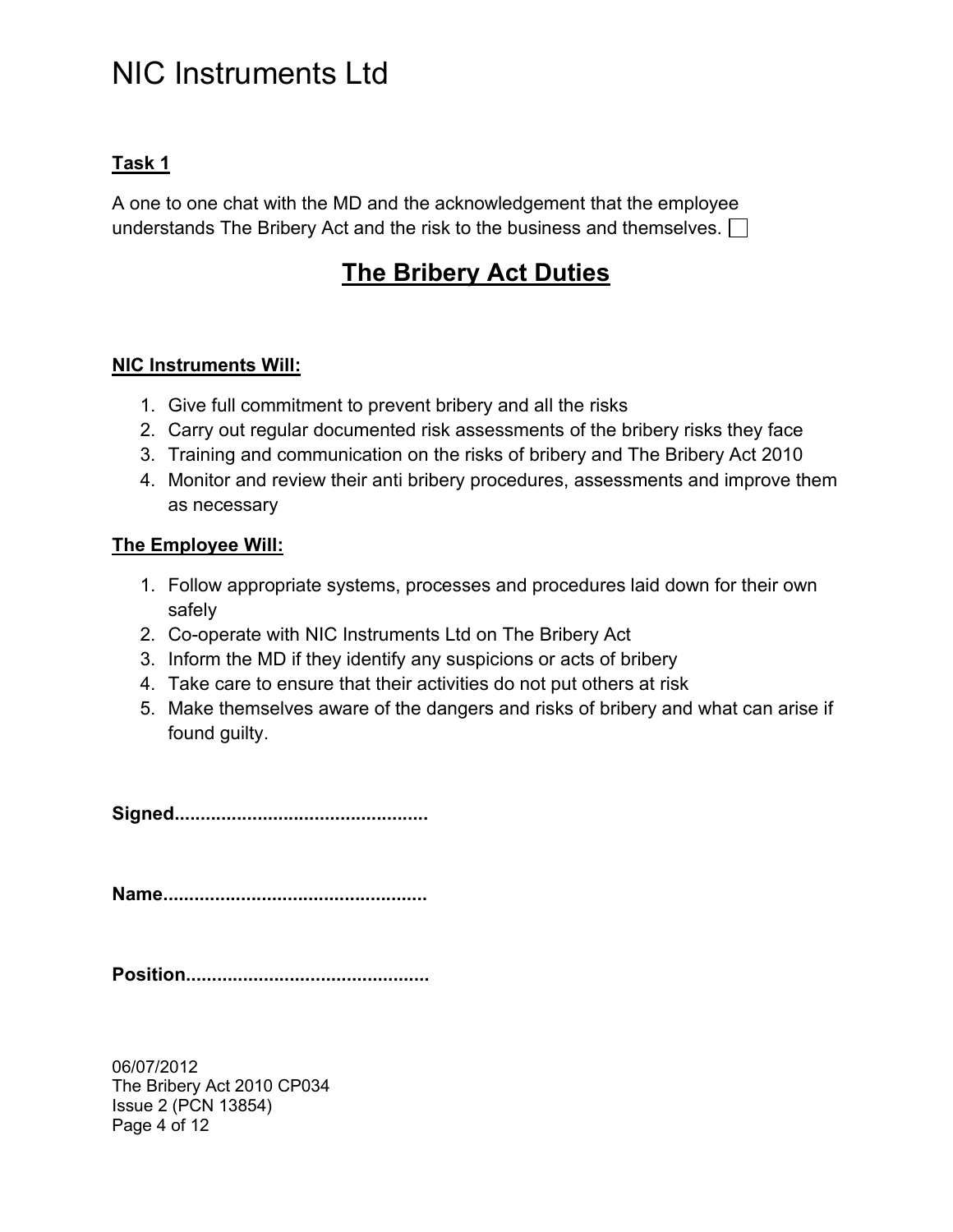**Date.....................................................**

06/07/2012 The Bribery Act 2010 CP034 Issue 2 (PCN 13854) Page 5 of 12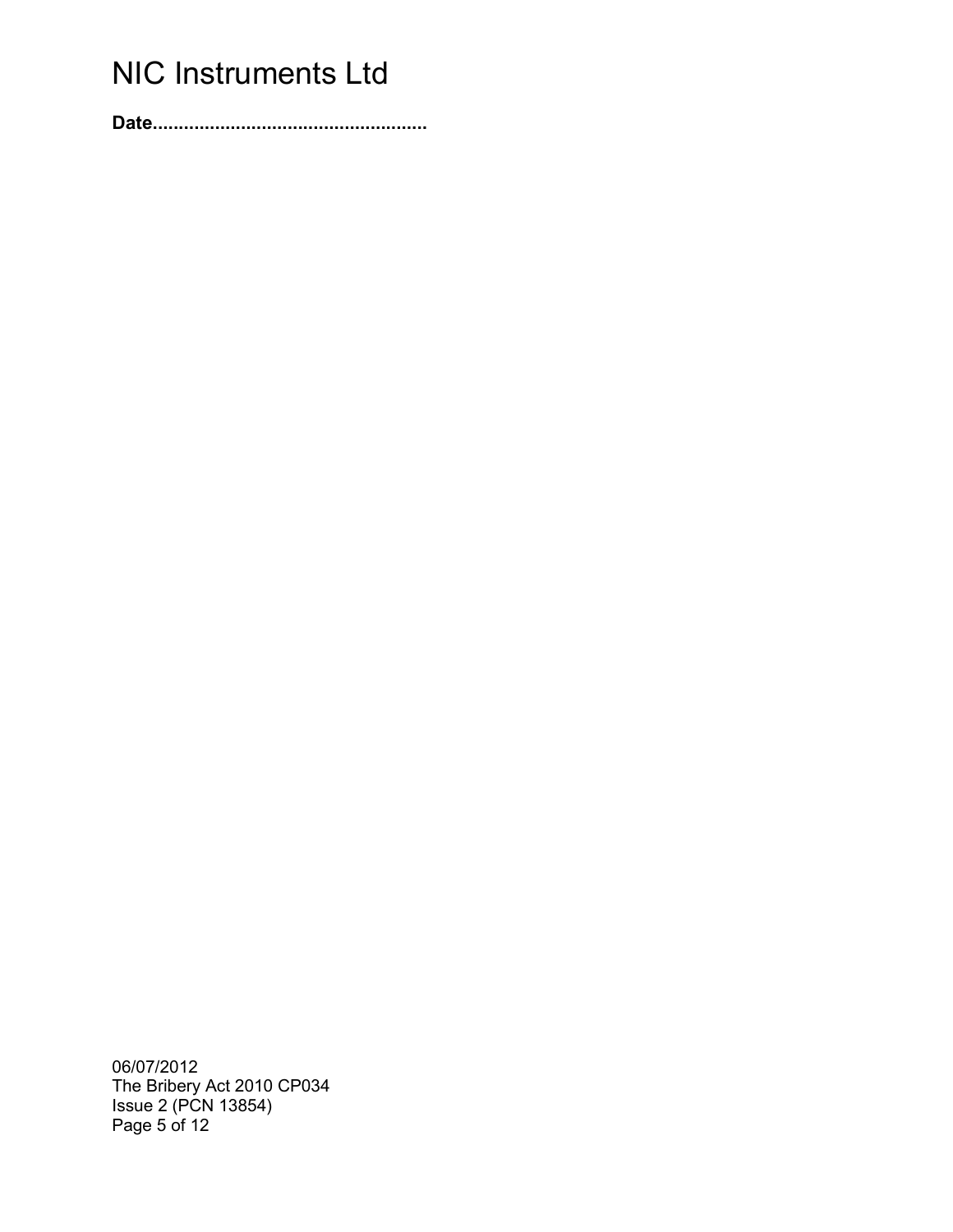### **Appendix A TRACE Code of Conduct**

NIC Instruments Ltd hereby adopts the following Code of Conduct with respect to all commercial transactions, whether local or international:

LOCAL AND FOREIGN LAWS: Neither NIC Instruments Ltd, nor anyone acting on behalf of NIC Instruments Ltd, may, directly or indirectly, break or seek to evade the laws or regulations of any country in, through, or with which NIC Instruments Ltd seeks to do business. That an illegal act is a "customary business practice" in any country is not sufficient justification for violation of this provision.

BRIBERY AND FACILITATING PAYMENTS: Neither NIC Instruments Ltd, nor anyone acting on behalf of NIC Instruments Ltd, may, directly or indirectly, offer or provide a bribe, and all demands for bribes must be expressly rejected.

Bribery includes any offer, promise, or gift of any pecuniary or other advantage, whether directly or through intermediaries, to a public official, political party, political candidate or party official or any private sector employee, in order that the official or employee act or refrain from acting in relation to the performance of their duties, in order to obtain or retain business or other business advantage.

Neither NIC Instruments Ltd, nor anyone acting on behalf of NIC Instruments Ltd, shall offer or make facilitating payments to government officials in order to encourage them to expedite a routine governmental task that they are otherwise required to undertake. NIC Instruments Ltd, or anyone acting on behalf of NIC Instruments Ltd, shall have discretion to deviate from this prohibition if he/she believes that there is an immediate threat to his/her or another's health or safety. The circumstances of such payment must be reported as soon as possible after the event and the payment properly recorded. NIC Instruments Ltd recognizes that extortion is widespread and that participation by the business community increases demand for facilitating payments.

KICK-BACKS: Neither NIC Instruments Ltd, nor anyone acting on behalf of NIC Instruments Ltd, may offer or accept a "kick-back" of any portion of a contract payment to employees of other parties to a contract or use other vehicles such as subcontracts, purchase orders or consulting agreements to channel payments to government officials, political candidates, employees of other parties to a contract, their relatives or business associates.

06/07/2012 The Bribery Act 2010 CP034 Issue 2 (PCN 13854) Page 6 of 12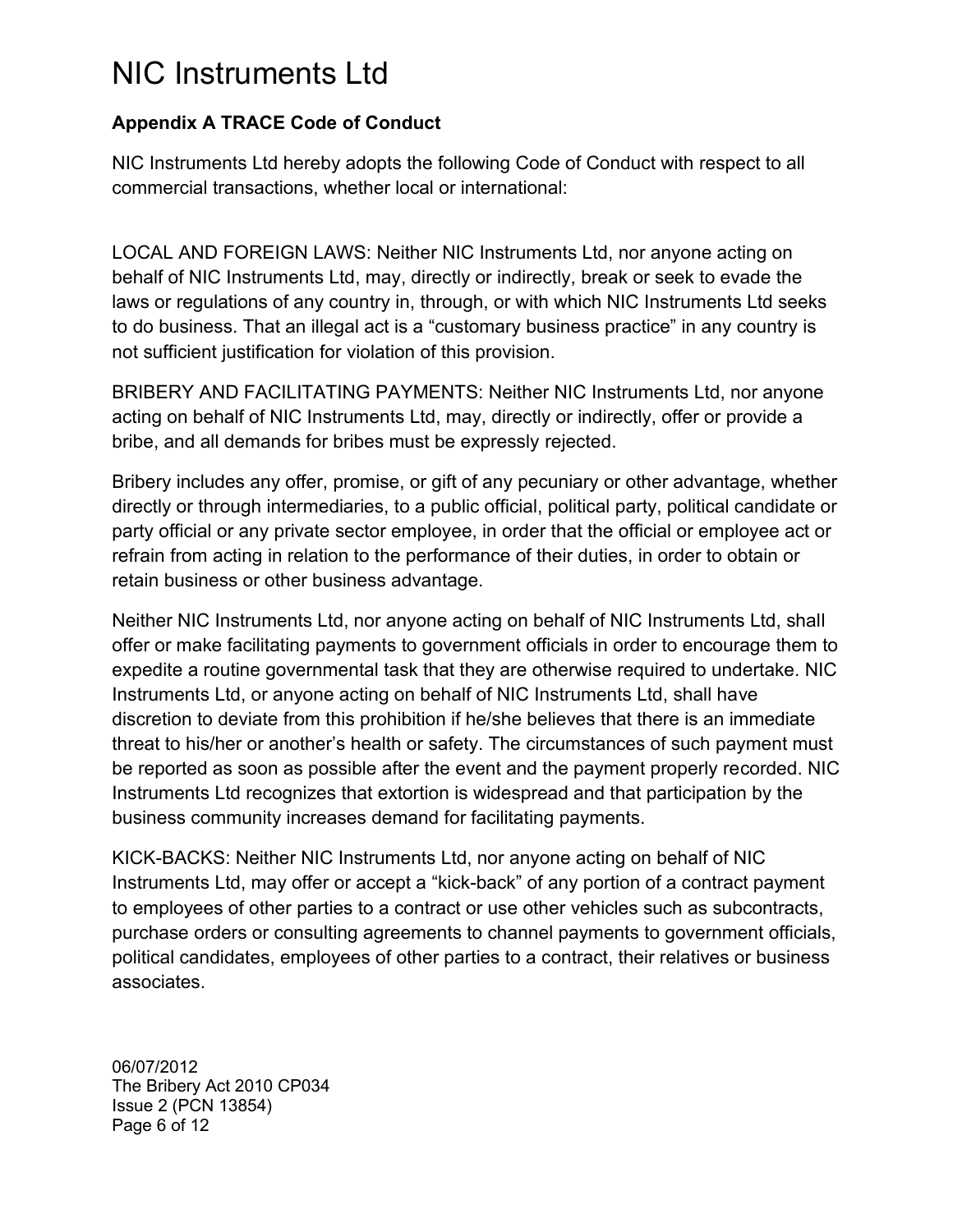A "kickback" is a particular form of bribe which takes place when a person entrusted by an employer or public function has some responsibility for the granting of a benefit and does so in a way that secures a return (kickback) of some of the value of that transaction or benefit for that person without the knowledge or authorization of the employer or public body to which the person is accountable.

CONFLICTS OF INTEREST: NIC Instruments Ltd, and anyone acting on behalf of NIC Instruments Ltd, shall avoid any relationship or activity that might impair, or appear to impair, the ability to render objective and appropriate business decisions in the performance of our jobs.

POLITICAL CONTRIBUTIONS: Neither NIC Instruments Ltd, nor anyone acting on behalf of NIC Instruments Ltd, may make a political contribution in order to obtain an unlawful business advantage. NIC Instruments Ltd shall comply with all public disclosure requirements.

PHILANTHROPIC CONTRIBUTIONS: NIC Instruments Ltd, and anyone acting on behalf of NIC Instruments Ltd, may make contributions only for bona fide charitable purposes and only where permitted by the laws of the country in which the contribution is made. Contributions made in order to obtain an unlawful business advantage are prohibited.

EXTORTION: NIC Instruments Ltd, and anyone acting on behalf of NIC Instruments Ltd, shall reject any direct or indirect request by a public official, political party, party official, or private sector employee for undue pecuniary or other advantage, to act or refrain from acting in relation to his or her duties.

GIFTS, HOSPITALITY AND ENTERTAINMENT: NIC Instruments Ltd, and anyone acting on behalf of NIC Instruments Ltd, shall avoid the offer or receipt of gifts, meals, entertainment, hospitality or payment of expenses whenever these could materially affect the outcome of business transactions, are not reasonable and bona fide expenditures, or are in violation of the laws of the country of the recipient.

REPORTING REQUIREMENT: All officers and employees of NIC Instruments Ltd and anyone acting on behalf of NIC Instruments Ltd shall promptly report any actual or potential violation of this Code of Conduct, including any instance in which he/she is subjected to any form of extortion or is asked to participate in any way in a bribery scheme, to NIC Instruments Ltd senior corporate management, without fear that his/her business relationship or employment will be adversely affected. Reports shall be treated

06/07/2012 The Bribery Act 2010 CP034 Issue 2 (PCN 13854) Page 7 of 12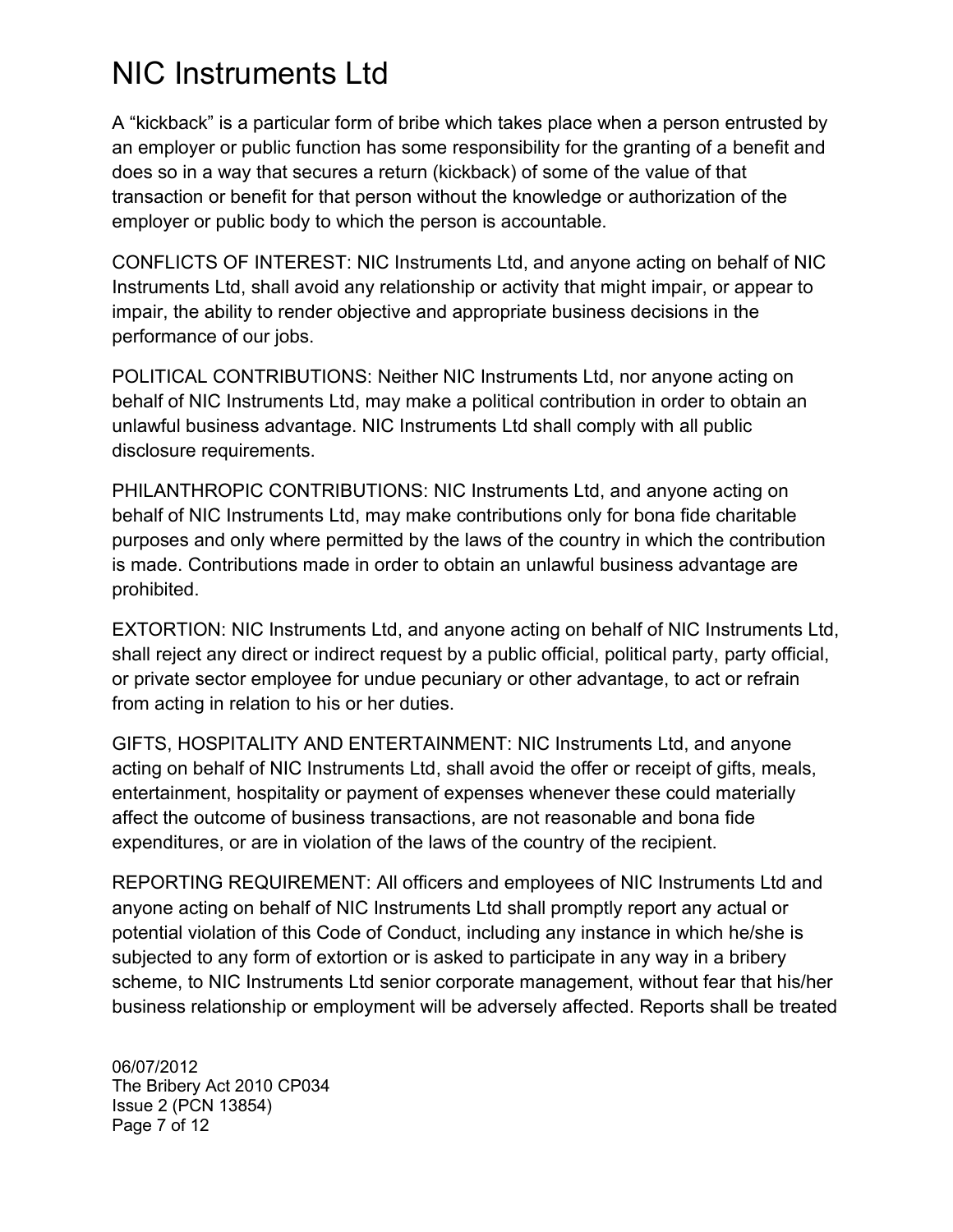confidentially to the extent possible, consistent with the need to conduct a thorough investigation.

COMPANY RESPONSE: No employee will suffer demotion, penalty or other adverse consequences for not paying bribes even when NIC Instruments Ltd may lose business as a result of the employee's refusal to do so. Employees are required to report alleged violations of this Code of Conduct to senior management and no employee will suffer demotion, penalty or adverse consequences for reporting.

NIC Instruments Ltd shall, where appropriate, sanction employees, suppliers or other business partners for violations of this Code of Conduct.

ACCOUNTS: NIC Instruments Ltd shall maintain complete and accurate financial records, ensuring that all transactions are properly, accurately and fairly recorded in a single set of books.

COMMUNICATIONS AND TRAINING: NIC Instruments Ltd agrees to participate in anticorruption training provided by TRACE, or by a comparable organization, and to make annual training available for all principals and for all key employees involved in sales, marketing, and procurement.

The person whose signature appears below is duly authorized to adopt this Code of Conduct on behalf of NIC Instruments Ltd and, if signing on behalf of a company, agrees that this Code shall apply to all officers, employees and representatives of NIC Instruments Ltd.

I hereby adopt and agree to comply with the TRACE Code of Conduct as outlined above.

I understand that violation of the Code of Conduct will be grounds for immediate revocation of TRACE Certification, if applicable.

**Steve Wisbey**

**Managing Director**

06/07/2012 The Bribery Act 2010 CP034 Issue 2 (PCN 13854) Page 8 of 12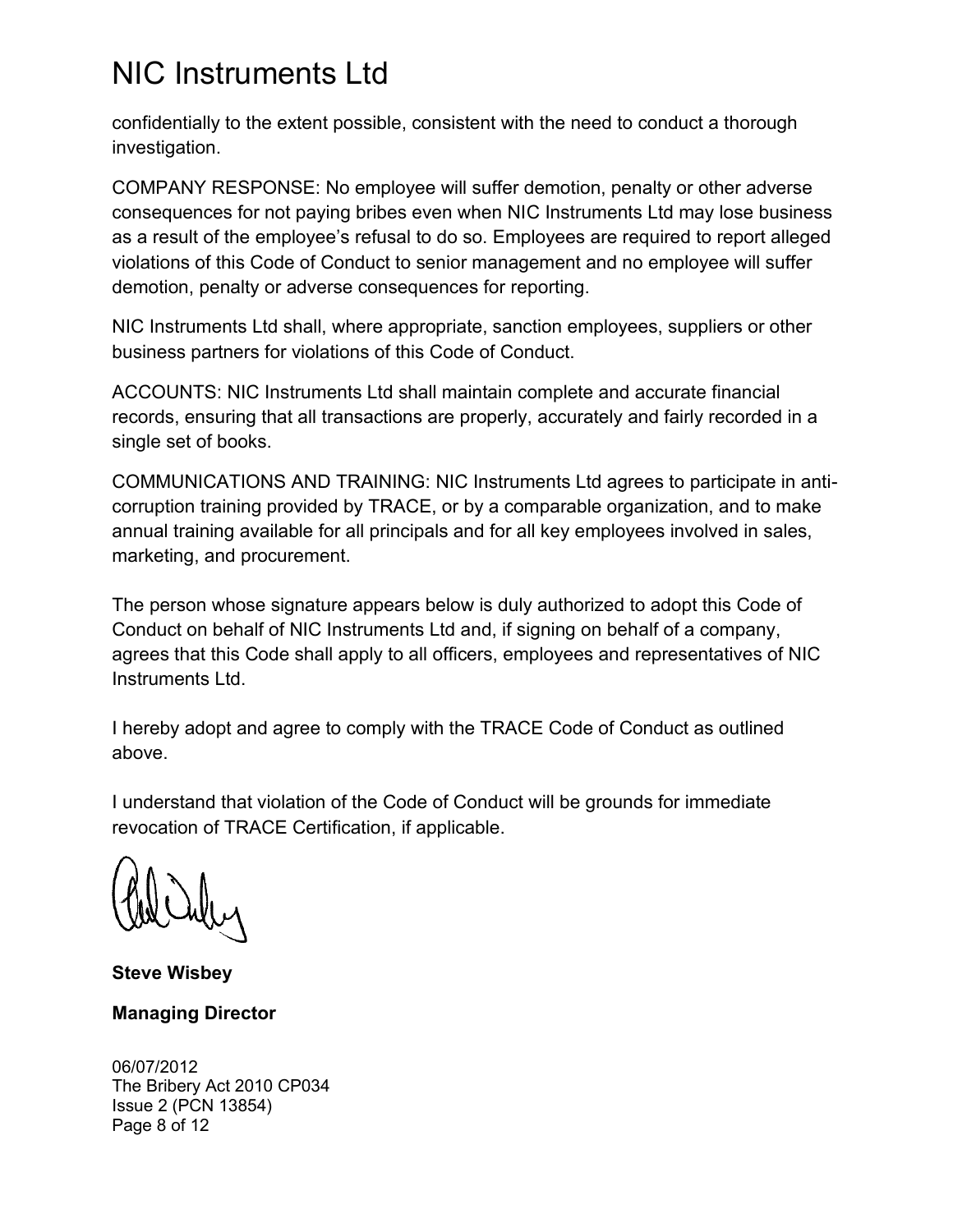06/07/2012 The Bribery Act 2010 CP034 Issue 2 (PCN 13854) Page 9 of 12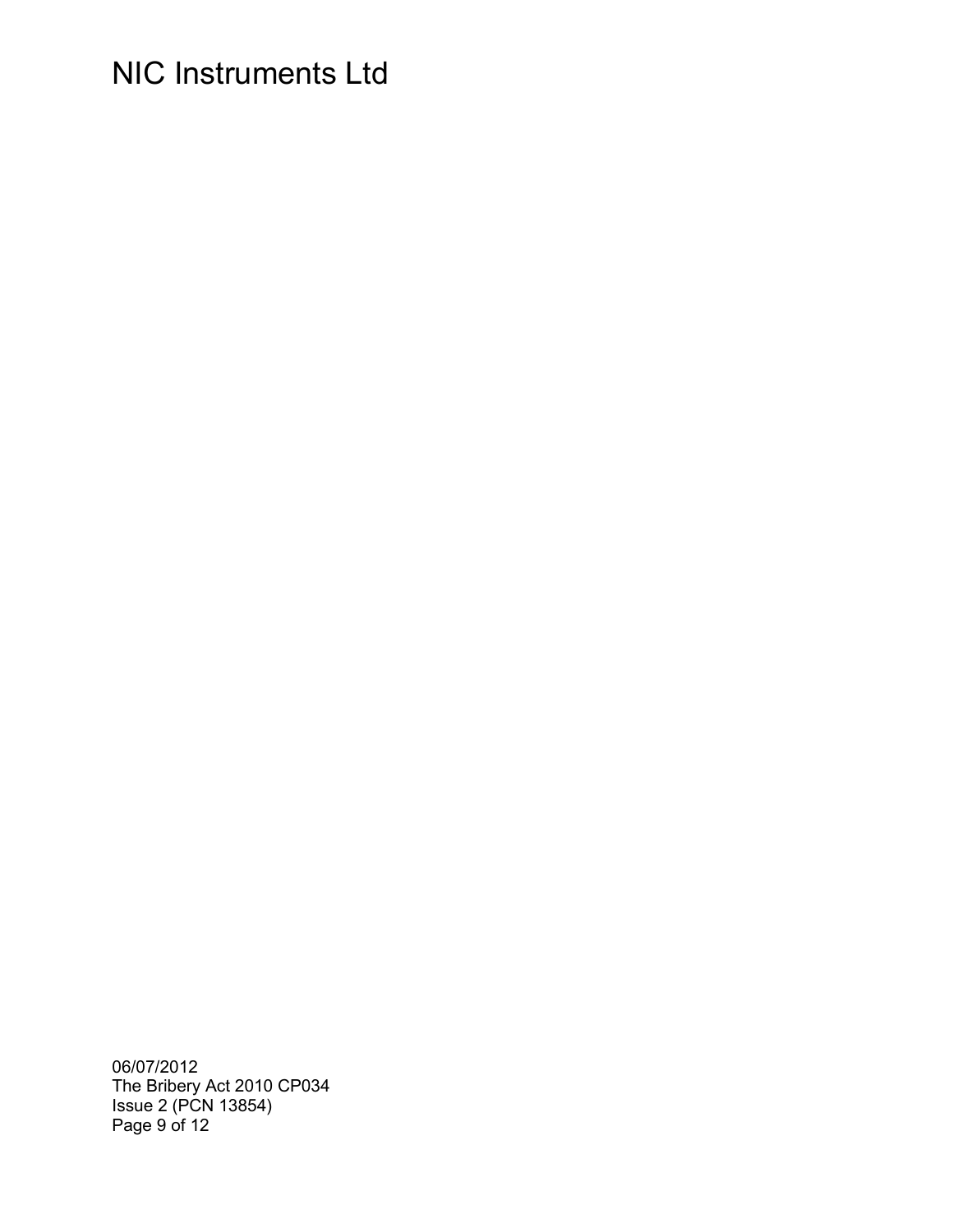### **Appendix B**

#### **Standard Due Diligence questionnaire to be completed by new prospects**

Thank you for your email enquiring about our products.

Before we submit our information, could I trouble you for a little more information about your company?

We work in a sensitive field, and I am sure you appreciate how important this information is.

- 1. Which regions and markets in do you operate in?
- 2. Are you currently working in the EOD/Search Field?
- 3. Please can you confirm that there is no government ownership, funding, or a board of directors that depends on government approval or appointment for your organisation.
- 4. Please can you confirm if anyone within your organisation holds a government, military or political position.
- 5. We may ask you to undertake TRACE's due diligence procedure. Can you confirm that you will comply with this request should we request it.
- 6. Who are your main customers, including military and state-owned enterprises?
- 7. What other British companies do you currently work with, that we can approach for a reference?
- 8. Could you clarify your web site address?
- 9. Please can you send us PDF copies of your literature for the products you currently represent, especially that which is related to EOD, Search & CBRNe.
- 10. Could you give me some examples of contracts won in the last 12 months in the EOD/Search Market?
- 11. How did you find us (delete as appropriate):
	- a. Search Engine, Google, Bing, Yahoo, Other (please state)
	- b. Word of Mouth (if possible, please give details)
	- c. Exhibition (please give details)
	- d. Link from external website (please give details)
	- e. Other (please give details)
- 12. Do you have any due diligence approvals in place?
- 13. Due to new legislation, please can you confirm if you wish to opt in to future communications from NIC Instruments LTD

I thank you in advance and look forward to working with you in the future.

06/07/2012 The Bribery Act 2010 CP034 Issue 2 (PCN 13854) Page 10 of 12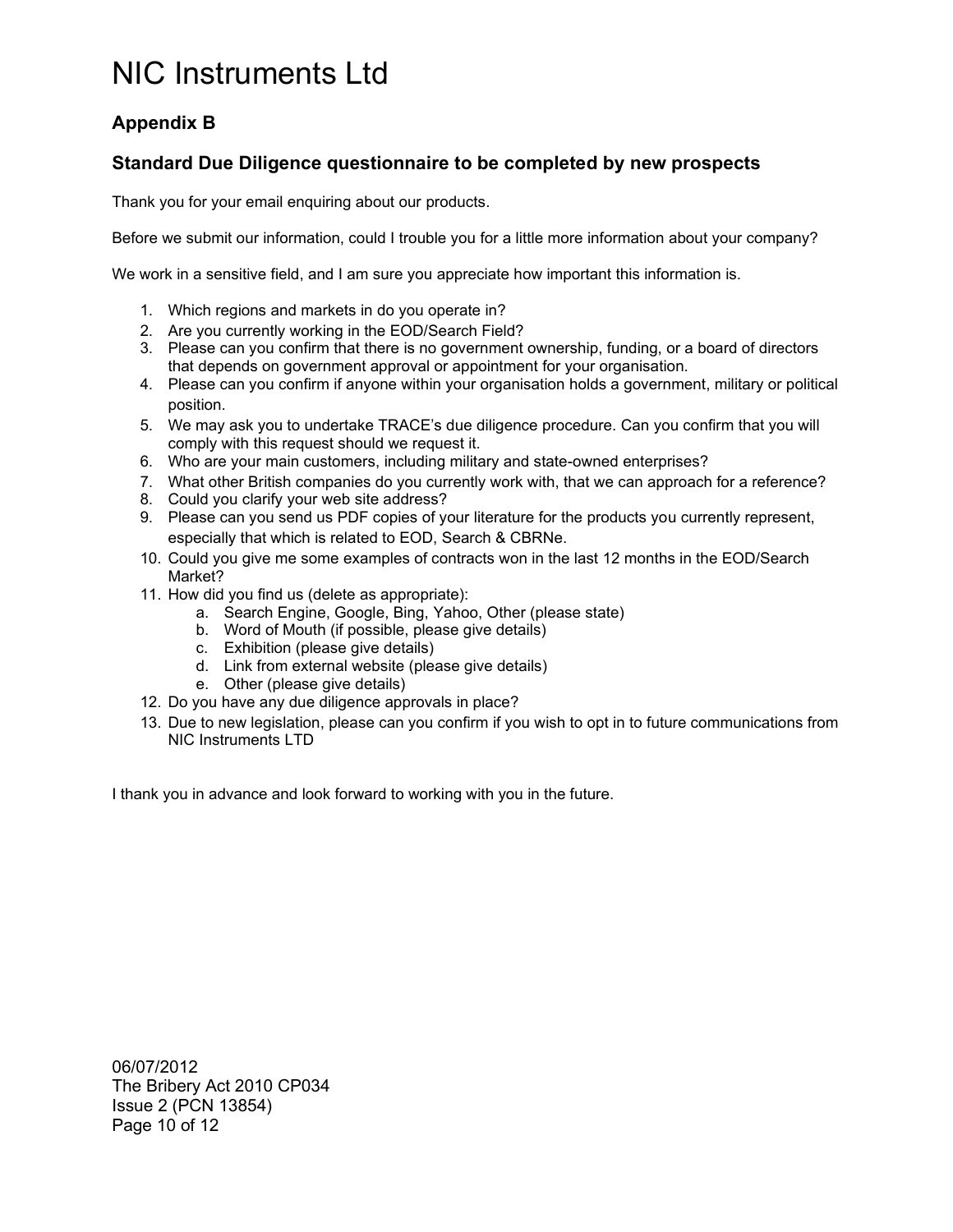### **Appendix C**

### **Standard Due Diligence questionnaire to be complete by prospects converting to customers with a first order less than £100,000.00**

Thank you placing your first order with us, we look forward to working with you.

Before we proceed, may I ask you some due diligence questions. We work in a sensitive field, and I am sure you appreciate how important this information is.

- 1. Please send us a copy of your corporate registration.
- 2. Do any owners, or their family, have political or governmental associations or positions?
- 3. Have you, or any officers of your organisation ever had a prior bribery issue or corruption issue or other fraud/financial matters of interest against you?
- 4. Is any part of your organisation government owned or funded, or has a board of directors that depends on government approval or appointment?
- 5. Does your organisation have any individuals who have recently retired from public service and still have government connections or influence, particularly if they will be interacting with the agency that employed them?
- 6. Does your organisation have any individuals in a sales role that separately advises potential government customers on tender specifications?
- 7. Does your organisation have a written anti-bribery policy, code of conduct, or an otherwise demonstrated commitment to legal compliance and ethical norms, and does it periodically assess its own bribery risk?
- 8. Can you confirm that should we pay any commissions or awards for winning contracts that payment will be in the country which your office is registered.

I thank you in advance and look forward to working with you.

06/07/2012 The Bribery Act 2010 CP034 Issue 2 (PCN 13854) Page 11 of 12